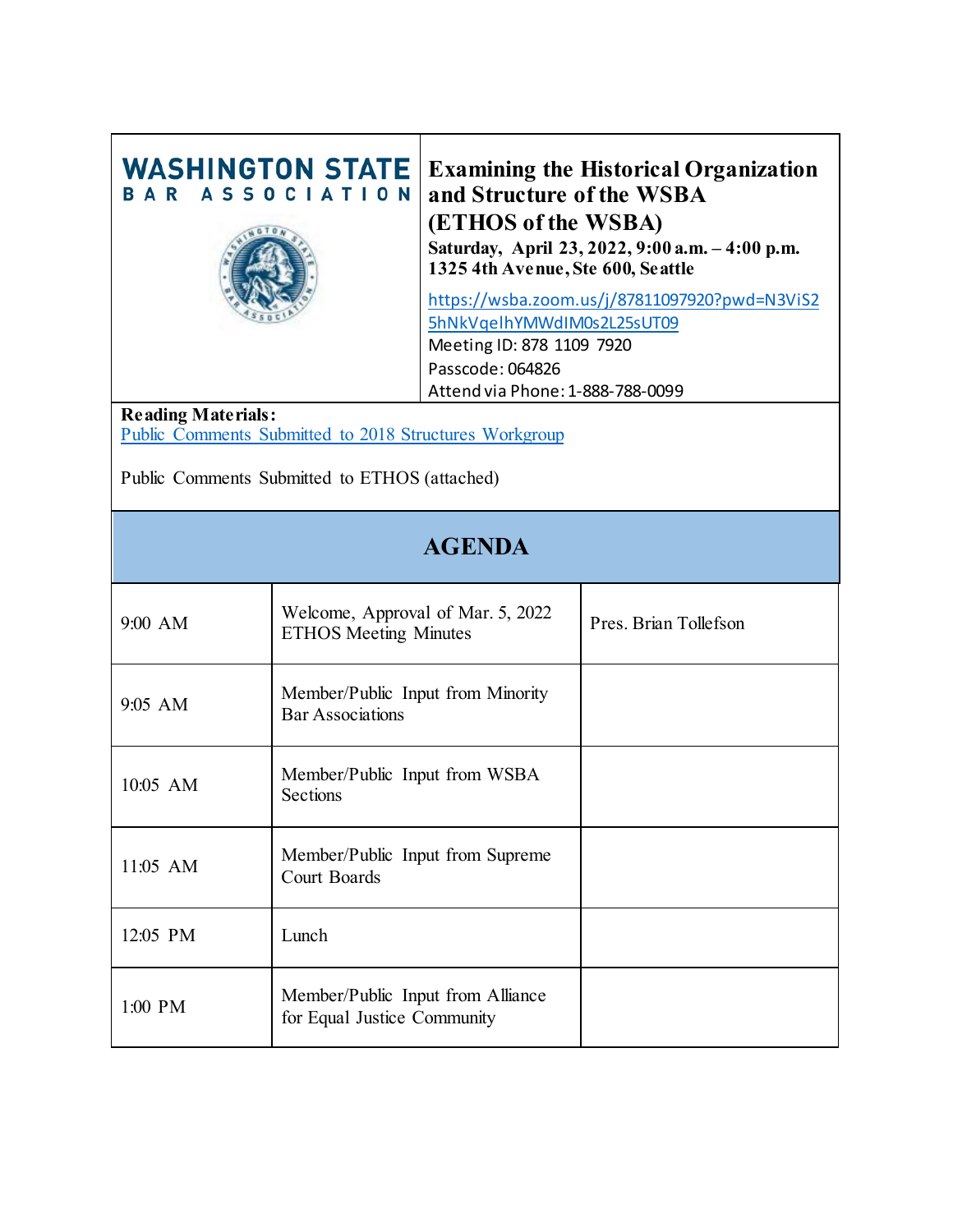# **Examining the Historical Organization and Structure of the WSBA (ETHOS of the WSBA) – Agenda for April 23, 2022 Page 2.**

| 1:30 PM | Member/Public Input from WSBA<br>Committees |                       |
|---------|---------------------------------------------|-----------------------|
| 2:00 PM | <b>Break</b>                                |                       |
| 2:45 PM | Comments from the General                   |                       |
|         | Membership and General Public               |                       |
| 3:00 PM | Board of Governors Questions,               |                       |
|         | Comments and Discussion                     |                       |
| 3:50 PM | Future Agenda Items and Action Item         | Pres. Brian Tollefson |
|         | Review                                      |                       |
| 4:00 PM | Adjourn                                     | Pres. Brian Tollefson |
|         |                                             |                       |

*Next scheduled meeting: May 21, 2022, 9:00 a.m. – 4:00 p.m.*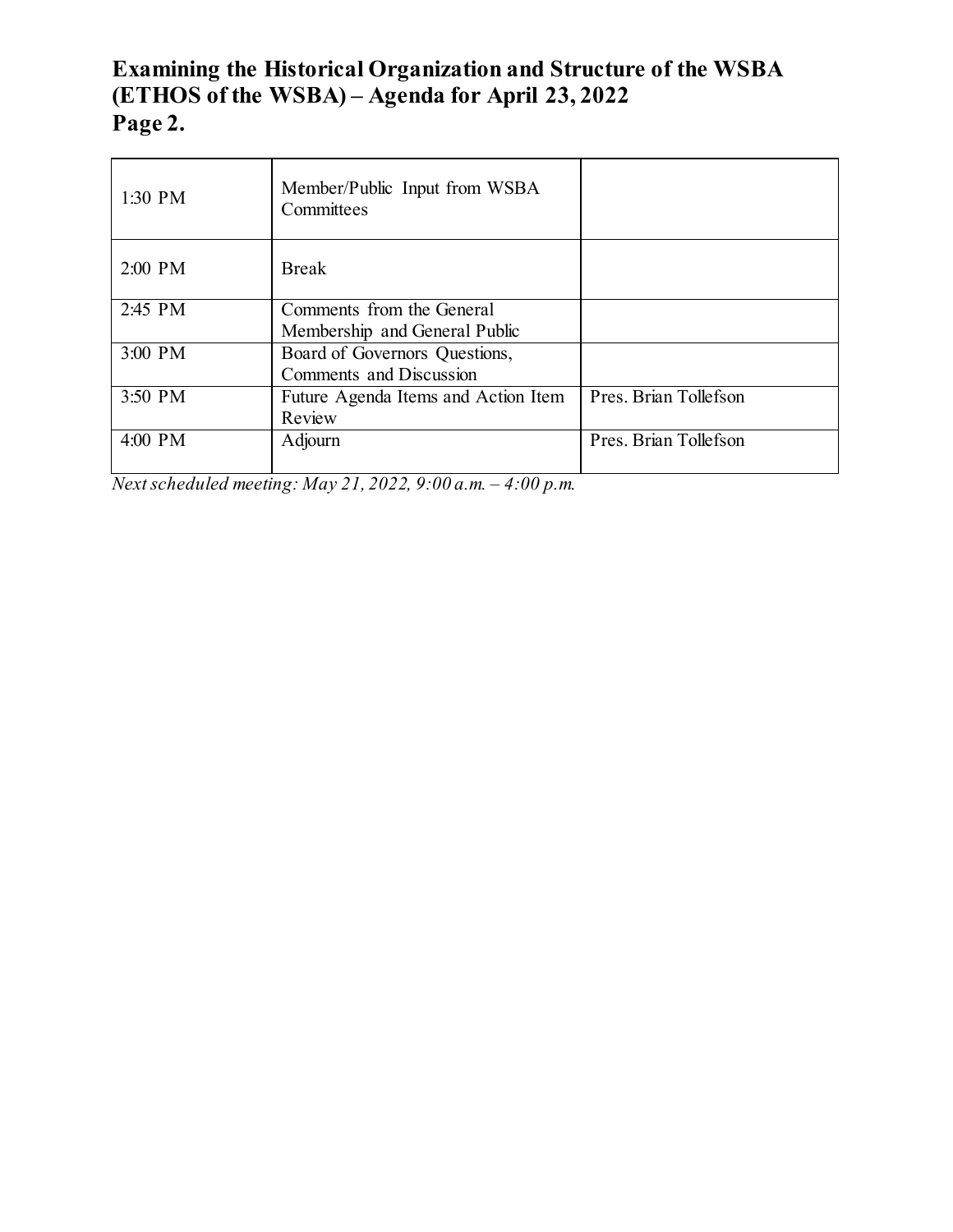#### From 3/4/22 Listening Session

#### Pacific County Bar Association

Generally, PCBA members supported the status quo. One person present was highly critical of the integrated bar structure because they viewed some aspects of WSBA's work as "political," and thought bifurcation would be the best solution.

#### From 3/3/22 Member Engagement Council Meeting

An attendee supported the current integrated bar structure because they prefer having all the bar functions lodged in a single place.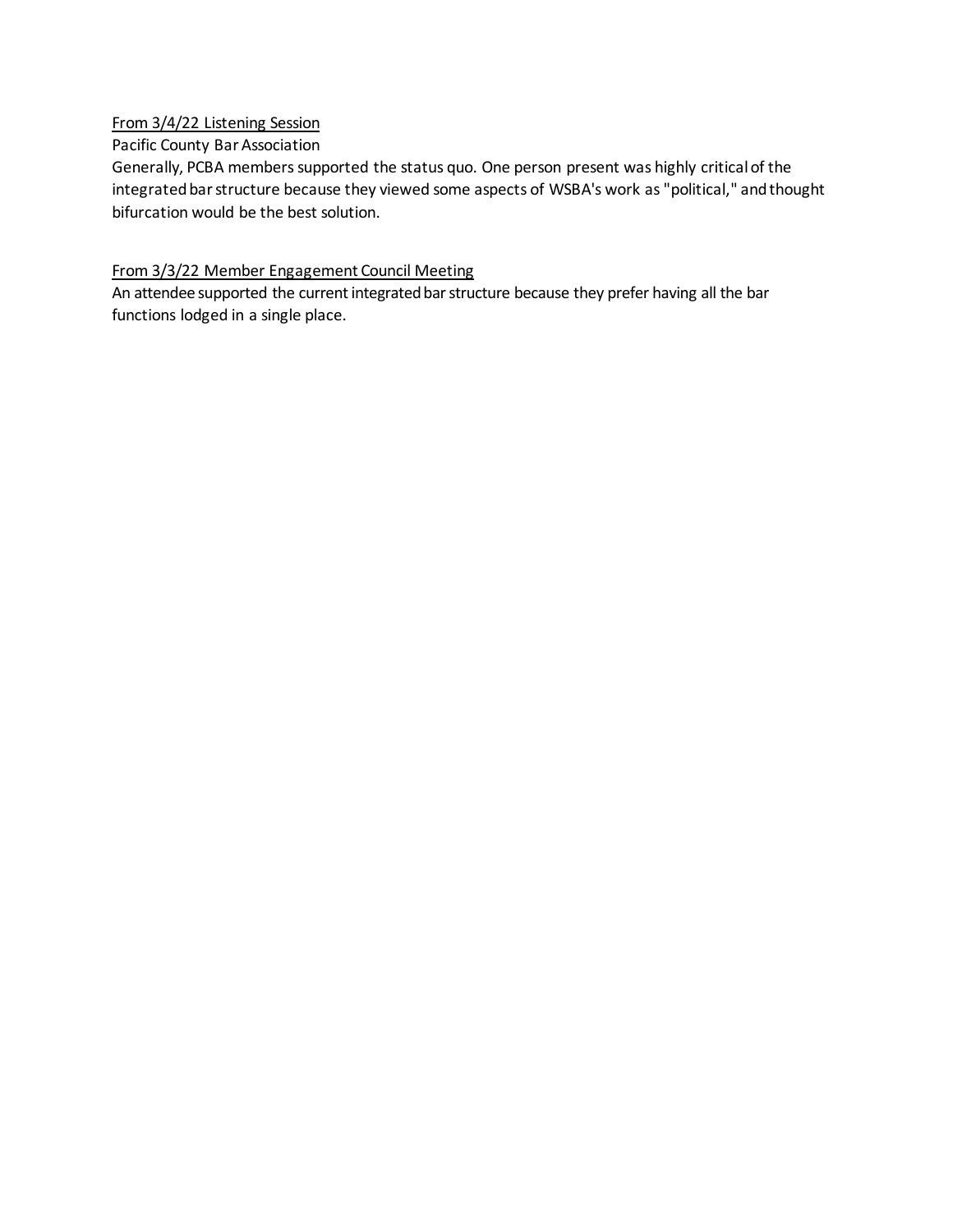| From:    |
|----------|
| Subject: |

**From:** Board Feedback **Subject:** FW: [External]issues for attorneys

**From:** Mary White <mary.virginia.white@gmail.com> **Sent:** Thursday, December 2, 2021 11:31 AM To: Bar Leaders <**BarLeaders@wsba.org> Subject:** [External]issues for attorneys

Hello WSBA leadership.

I'm not sure if these comments are germane to the upcoming bar "structure" meeting or go elsewhere, but I was reading a bar newsletter this morning and wanted to mention a few themes- places where I know I am not alone, thinking about our profession‐ and positive change I'd love to see.

The biggest changes I would like to see in how our profession operates statewide touch upon two main themes—first the narrow question of how courts conduct themselves, and second, how opportunities for legal work are shaped and limited, in the public and private sectors.

1. Courts‐ RETAINING REMOTE PARTICIPATION. Since Covid, it has become astoundingly clear that court operations (and correspondingly operations in public and private law firms) CAN BE conducted remotely to a staggering extent. This is my personal input but I can say that as an AAG I have now conducted L&I hearings, Dependency and Termination proceedings, appeals at OAH, and adult guardianship/ VAPO matters remotely, from start to finish. While courts vary in their procedures and expectations, and in their technical sophistication, we found that necessity is the mother of invention. Now I have started to see – and fear—the "baby thrown out with the bath water," as courts strive to return to their old routines, even where these are less safe and efficient, dollar wise, for public and private parties. From what I have seen, it is "easier" for judges (and maybe court staff/ administration?) to have warm bodies packed into courtrooms. Maybe it's slightly easier to watch demeanor, to negotiate objections and arguments, to monitor juries, to gather information from the presence of all players in the courtroom. But easier for the courts can mean much harder and more expensive for those they serve and can narrow the interests of justice. The courts do not exist to serve themselves, they serve the people of our great state. Many elderly are more likely to participate in hearings conducted by Zoom or other remote/ video / audio methods. Many low income persons are more able to attend dependency/ juvenile and other such hearings if they can do so by phone. Courthouse security is always an issue particularly in rural areas such as Okanogan and Douglas County where I can attest *it remains close to non‐existent*. Obviously remote participation detours around the escalation, rage and violence that erupts now and then in certain kinds of cases. Remote participation also allows every attorney participating to "multi task" as they await their turn on dockets, etc., which probably would save millions, over time. Not to mention the driving back and forth and all the related waste of time, gas, etc. Transport of persons in custody becomes a non-issue and is fair to the incarcerated/ institutionalized. THEREFORE I think a strong, united voice should confront our local, county and state bars to take a fair-minded look at this issue, not just a selfish one. Also for the many, MANY of us who care for kids, grandkids, elders and others at home, the flexibility allows us to do our work while not neglecting those duties, or paying for it unnecessarily. Telecommuting has proved amazingly viable and in many ways conserves public resources (institutional care, paid in‐home care, subsidized daycare etc.) and well as environmental ones. It also expands the opportunities for pro bono work incredibly! I am beyond horrified to think that when Covid recedes, the lack of a united voice on retaining these many gains will result in a return to a "normal" which should rightly be improved by our experiences in 2020 and 2021.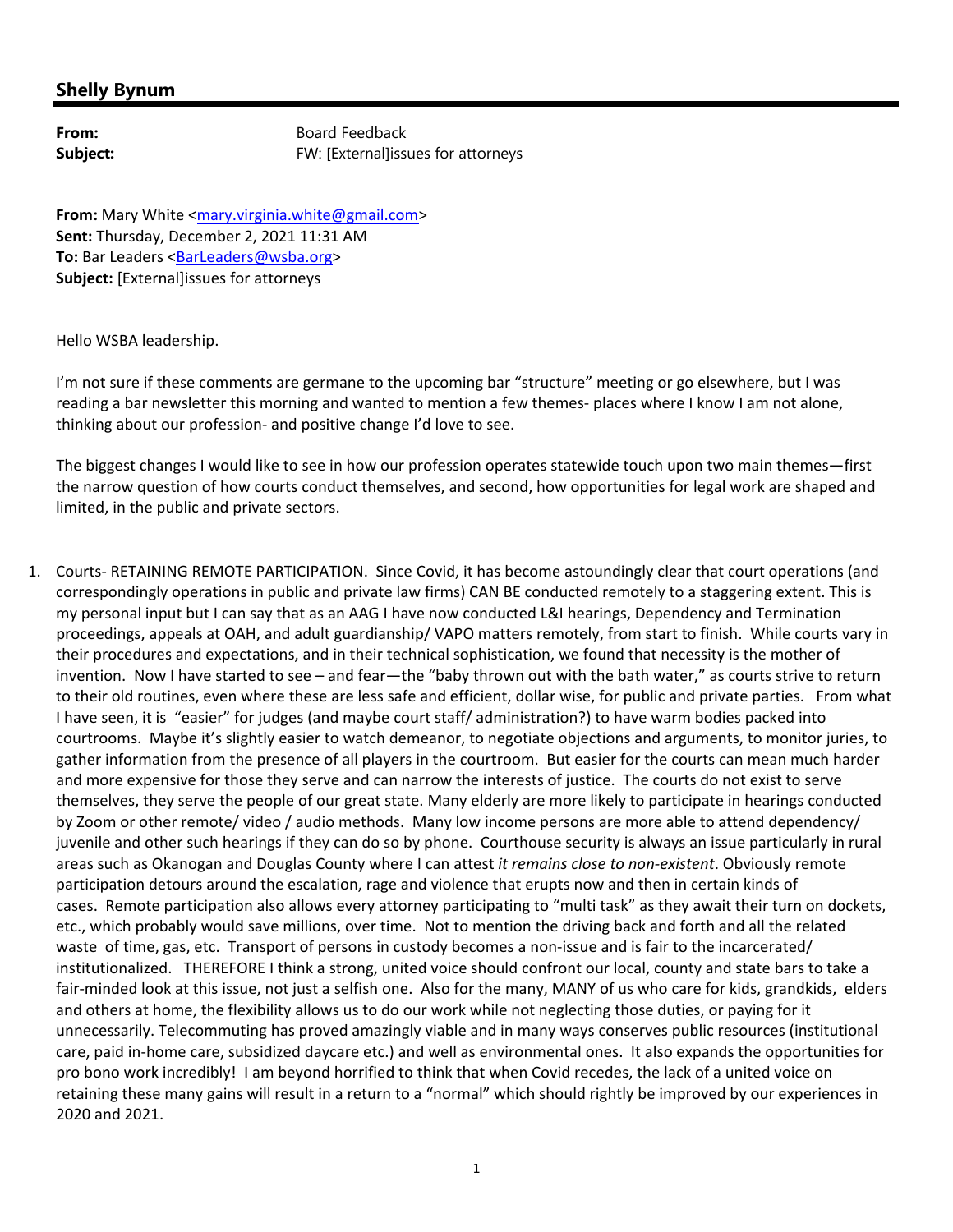2. Professional Work Opportunities for Attorneys – EXPANDING HOW WE WORK AND CHANGING THE LEGAL CULTURE In close relation to the above, if I could change how our profession works, I would greatly expand the acceptance and "cultural support" for part time and unconventional employment options. Of course, the private sector must compete for dollars and has to lean forward and flex as the market and economy demand. BUT, we can have an impact on the overall "culture" of the practice of law, right? A great example is how "diversity" issues have slowly moved from marginal to utterly central in almost every field of practice due to the unrelenting insistence and focus of players like the Bar, UW law school, WDA, NAACP, ACLU, etc.. Specifically, working a 20, 30 hour week or other unconventional schedule should be an option far more widely available than it is. This sort of work schedule should not be viewed as the realm of the unmotivated or unambitious. It is the realm of those who also care about health, family, schools, volunteerism, politics and more. It is the realm of those who want to participate in many, many fronts of a vibrant life, not just two or three. It is also the realm of those who might live 1‐2 hours from their "office" who don't want to sit in traffic or a bus for 80 hours/ month, wasting gas, time, emotion, money and energy. It is now cheaper to have a nice home farther from town, and there is no reason one should have to sacrifice 80 hours/ month in a car just to have a decent home. When kids get off school at 1:30 or 3:00 and need light supervision, why spend over 1,000 / month on a brief sitter/ daycare when the kids can come home and we work in the next room?

Increasing acceptance and availability of currently "unconventional" job schedules and structures also allows people with illness and disability to continue contributing to our community and working to the greatest extent they can, rather than being put out to pasture on disability. I have had severe scoliosis (spinal curvature developed in childhood) my whole life. Despite staying very athletic, I needed a six level spine fusion in 2006, which took six months to heal from, during which my abilty to work was limited and some severe pain was involved. After that, to maintain my health and limit future disability I had to stay active, flexible, and lean. My "disability" was not visible to peers and supervisors which was good in one way (no pity or discomfort) but bad in another (no appreciation for the struggle, the "difference," the chronic pain and the time I had to devote to health maintenance.)

The more sedentary I was, the worse my spine became. I did my best to accommodate—standing desks, balance chairs, frequent breaks, etc. I actually had to be labeled "disabled" to get the accommodations that would help me AVOID becoming disabled!! I had a second surgery in 2019 with more levels fused due to intensive referred pain arising from compression of the spinal nerves at L‐4‐5. Another six months off ‐fortunately supported by paid leave and donations of leave covered without reduction in my single parent income. Today, I am contending with chronic pain, trying to fit physical therapy, and other treatments into my schedule, as much as I can. Often, I do my work at unconventional hours—late at night or on weekends. If I had my druthers, I'd be salaried at 30 hours a week not 40 – something the current system is not well designed to accommodate. I have immense legal and work and personal experience to offer, and it will be a loss to me and to the legal community if I cannot continue to work and contribute as I am able. How is that unacceptable in any way? This is where a paradigm shift is needed and will benefit every one of us. We start with the premise that we all have much to offer and what/ how we offer will change over time with our health, demands of family, professional capacity, and needs of the community. I would love to teach half time and practice law half time but this cannot be accomplished under the current structure of my employer or most, statewide.

Such opportunities could also include hybrid agreements like "job shares," where two attorneys jointly commit to support a given case or case load, providing that one will always be available to attend court, field calls, generate briefs, draft motions, meet with parties, etc. Our culture discourages this, but it is totally possible and could lead to better work product and greater accountability and collegiality.

Let me close by saying that I have been a lawyer for over 25 years now. I graduated UW Law in December of '93, had a baby in February of '94 and ALSO passed the February 94 bar exam, two days before having that baby. I have left the profession twice—once to stay home with a new child for 2 years when I would have preferred to keep my amazing job (with local attorney Gilbert Levy) but work part time, and again when I returned to grad school for an M.Ed. and worked as a special education teacher for a few years. My stint in education was motived by my experience as a public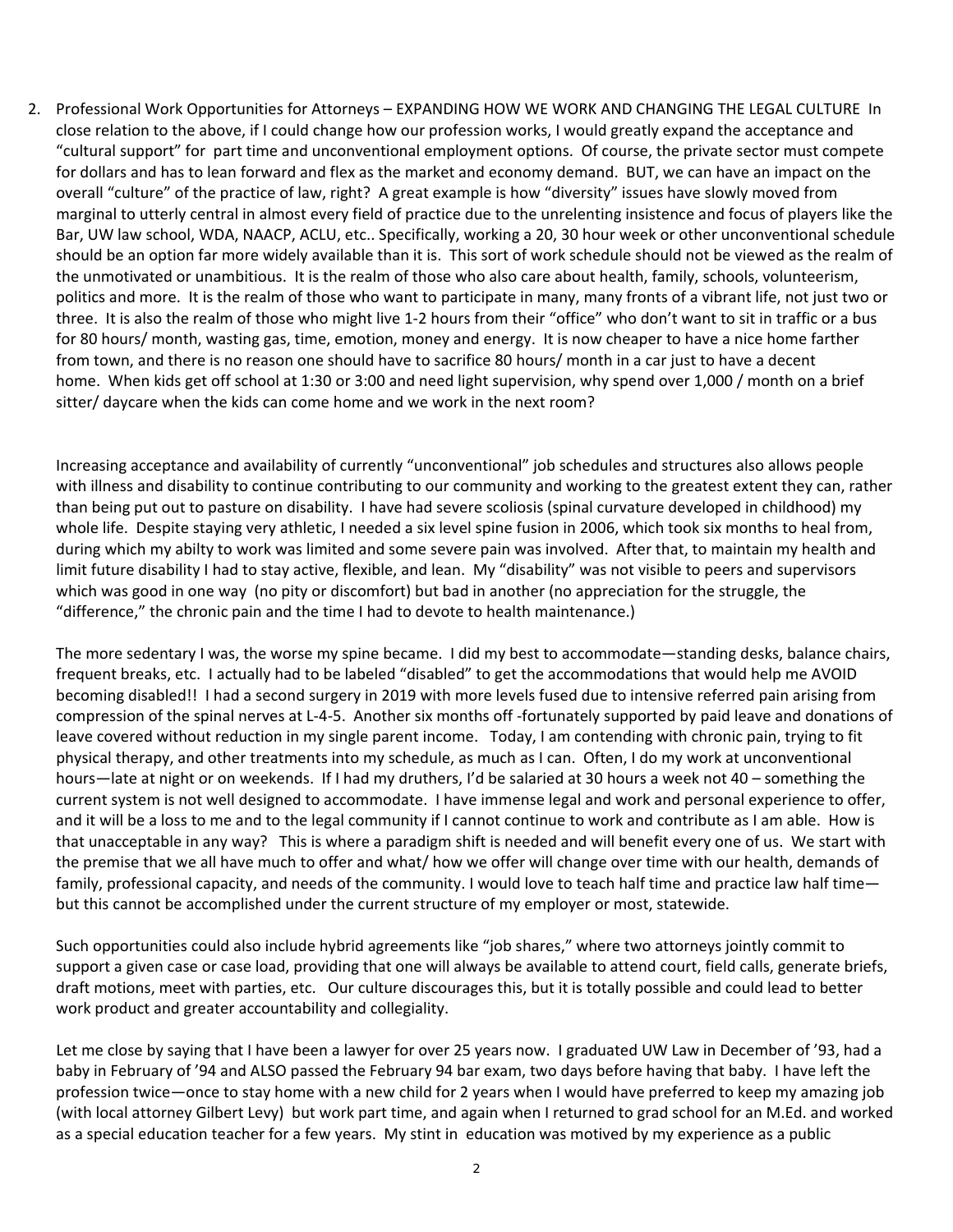defender working as co-lead (with Cindy Arends) in the King County Mental Health Courts. In addition to my work as an AAG, I have served in the Navy Reserve as an Intelligence Specialist Third Class, and have briefly practiced in areas such as Environmental Law, First Amendment/ free speech, plaintiff's personal injury, Special Education Law, and family law. I have served as a GAL, and done a modest amount of pro bono work. As a public defender, I worked in the jails daily, and spent countless hours sitting in courtrooms with crowded dockets, waiting and waiting for my case to be called. I have worked for small and large law firms, for two different public defenders, and now for ten years with the Attorney General of Washington. I have two kids now ages 21 and 25, and have put them both through school myself. Their dad died when they were teens. I am a Phi Beta Kappa, Magna Cum Laude double major in English and Philosophy. I am an avid gardener and a devoted daughter/ mom. I am a creative writer. I love being a lawyer but I also love being many other things and when my profession tries to "gut" me and insist that I can't be much else, I am saddened and disappointed. Accountable for myself, I am not laying blame but rather trying to paint a bit of vision here about how things could be different.

THANKS FOR LISTENING!

Mary V White WSBA 23900 (206) 235‐6463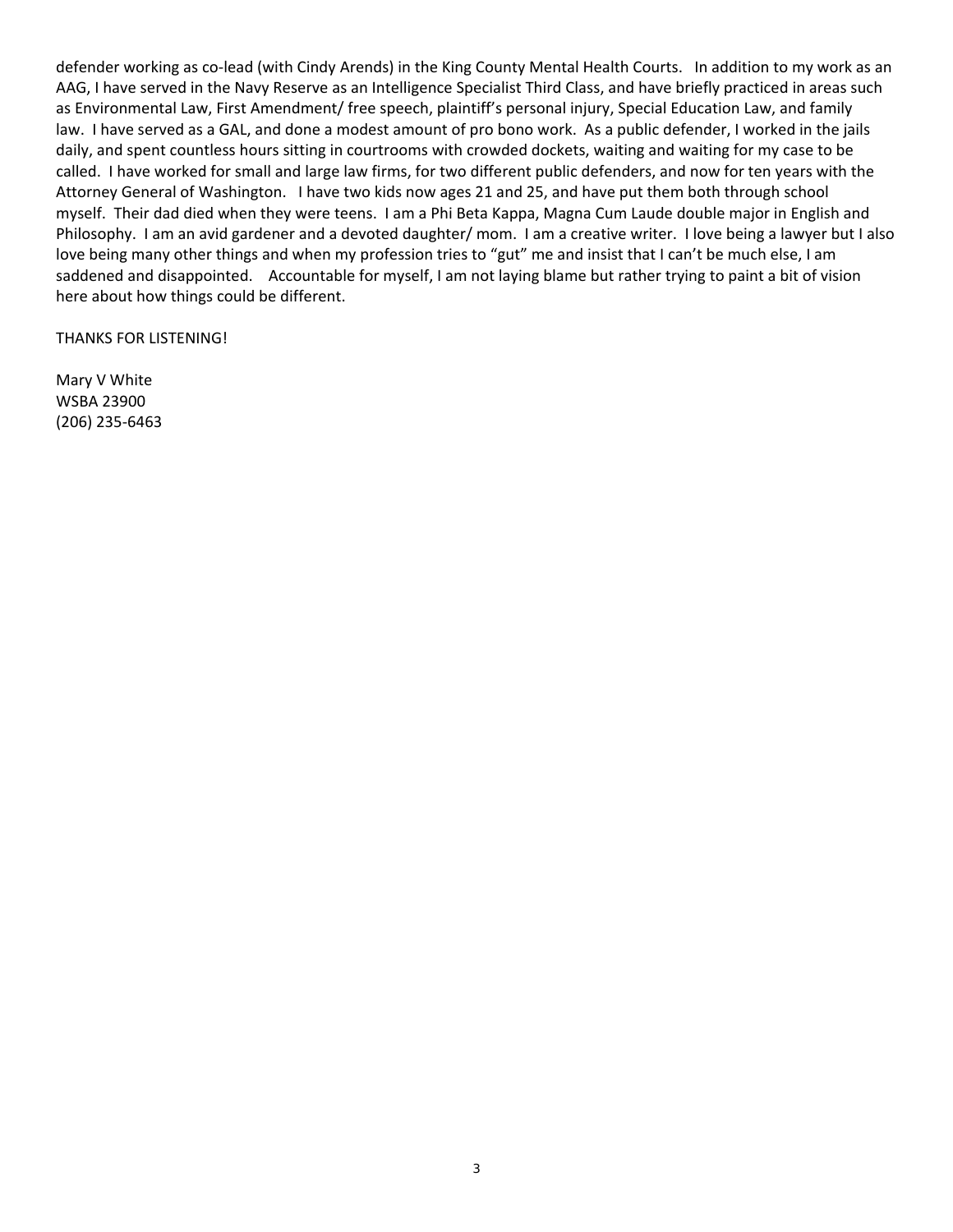**From:** Board Feedback **Subject:** FW: [External]Input on bar integration/de-integration

**From:** Mickey Moritz <atmoritz@gmail.com> **Sent:** Monday, December 13, 2021 11:18 AM **To:** Board Feedback <BoardFeedback@wsba.org> **Subject:** [External]Input on bar integration/de‐integration

Dear Board of Governors,

The following are my comments regarding the upcoming special meeting on WSBA structure.

I am currently on the Executive Committee of the Civil Rights Law section and I am a past Chair of the World Peace Through Law section. I am writing in my personal capacity today because our section has not had time to thoroughly discuss this issue.

I urge the Board to take no action at this time to alter the WSBA's structure. Any action now would be premature.

As you know, in 2019 the WA Supreme Court undertook an extremely intensive and thorough evaluation of the structure of the WSBA. The work group's report indicated that we have a healthy well-functioning bar and the structure meets all criteria for a mandatory bar. The recent 5th Circuit case, *McDonald v. Longley*, does not alter this finding.

Aside from the fact that *McDonald* comes from a different Circuit, the WSBA differs in significant ways from the Texas State bar. First, Washington has a clear, precise, and easy *Keller* deduction process. Second, we have a robust GR 12 review in place to test for germaneness. Third, our sections fully fund themselves through section dues.

Sections benefit from sharing staff with the WSBA - I have been consistently impressed by all the staff with whom I have interacted. Furthermore, it appears that states with de-integrated bars are substantially less economically efficient.

We need to be sure that if changes to structure are made, it is only after we have clear guidance from a binding court decision. There may be challenges to WSBA structure in the future, but I have every confidence that the WSBA would defend against those challenges recognizing that we have an excellent system worth protecting. In the end, however, if changes are required there will be plenty of time to do the careful analysis needed to find the best possible alternative structure.

Thank you for your consideration.

Sincerely, Anna "Mickey" Moritz WSBA # 49157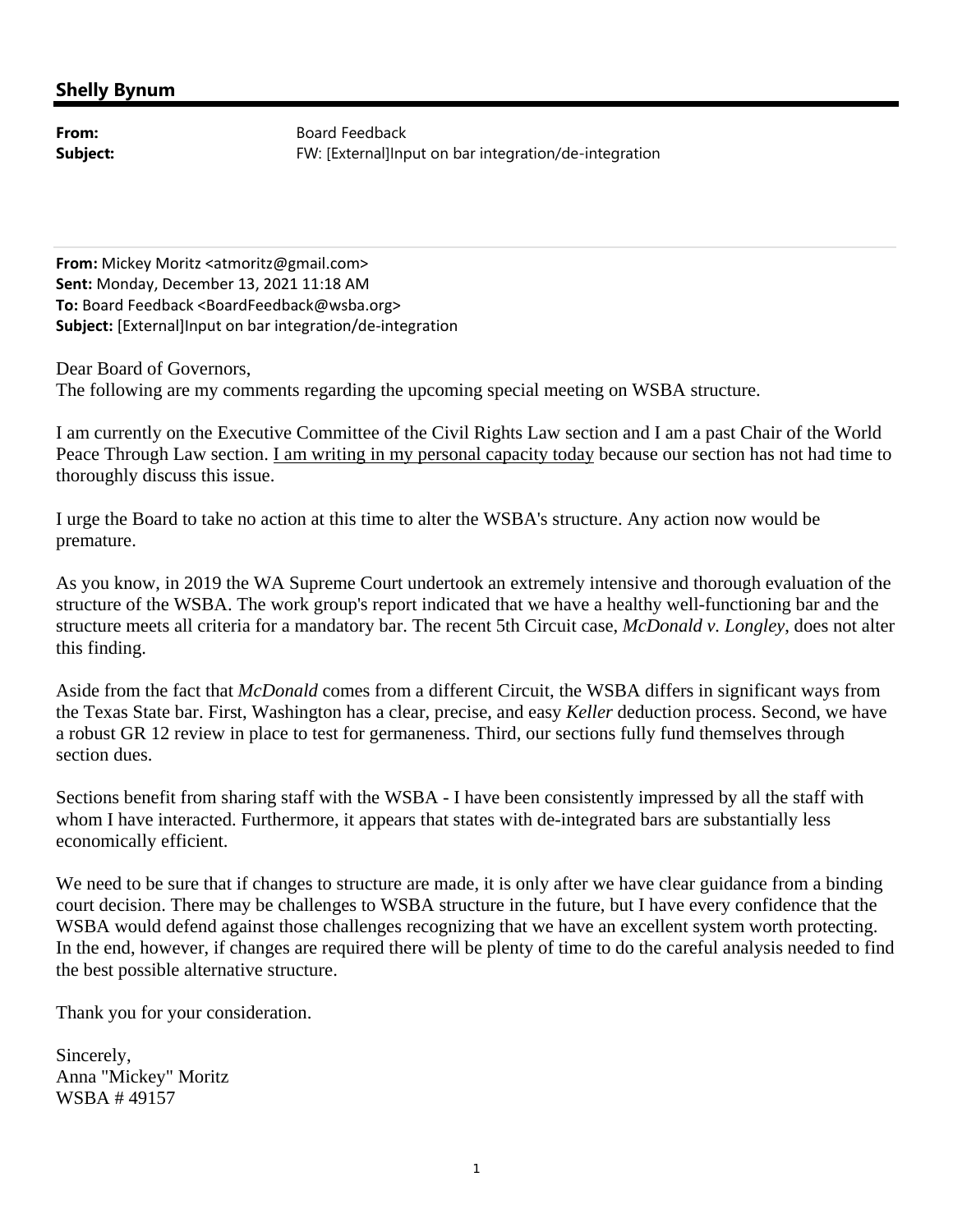Date: 1/13/2022 To: WSBA Board of Governors and Section Leaders From: Family Law Section

The Family Law Section opposes the proposal submitted in Late Late materials with regard to analysis of the WSBA structure. Our comments below reflect only a portion of our substantive and procedural concerns. We hope that our section and other sections are given a substantive decision-making role in answering the questions posed by the Washington Supreme Court. As you will see below, we believe that sections should be "**at the table**" for discussions and decision-making.

We urge you to remember the following:

No case has struck down any portion of the WSBA structure. No case has struck down another state's structure that matched our own Mandatory bar associations have been approved by case law for more than sixty years.

With regard to the structure considerations, our approach must be changed. Our approach should be in support of a unified bar association. Anything less would weaken our organization, cost more money, distract the organization for years from our goals of improving the court system and meeting the needs of litigants and the public and lawyers, etc. The idea that we are likely to be suddenly ordered to split is not based on an objective analysis of the case law or the WSBA's activities. It is based on unjustified fear and not confidence. That approach should be soundly rejected.

The "current problem" as stated in the proposal is inaccurate and misguided in significant ways. (1) Bar associations differ from unions in significant ways. The proposed process lists cases supposedly about mandatory bar associations but those lists include many union cases. (2) The  $5<sup>th</sup>$  Circuit did NOT order the Texas Bar Association to disband or cease mandatory dues collection. In fact, the Texas Bar Association's activities were largely upheld. A significant difference between Texas and WA was Texas' lack of an appropriate Keller deduction. This is not true in WA. We have a robust and easily defensible Keller deduction. (3) The three Circuits referenced in the description of the so-called "current problem" do **not** include the 9<sup>th</sup> Circuit.

The description of Phase One is based on an erroneous assumption that case law in the past two years renders the 2019 Structure Work Group irrelevant. In fact, the cases since 2019 do not find fault with any action by another bar association that matches actions done by WSBA.

The description of Phase Two is based on an erroneous assumption that a change of structure must occur and that Virginia, California and Texas have the expertise to tell us what structure change should occur. [Other provisions are based on an assumption that we can learn from Louisiana's practice or that of other states.] On the contrary, all of those states can learn from us!

The description of Phase Three assumes that the BOG will get to make structure decisions after predicting the future. Predictions have been made for years now by WSBA; none have come true. Thus far all predictions might have well been based on the briefs of persons who don't want mandatory or integrated bar associations in their state and/or don't want labor unions. All prior predictions then lead to one course of action: avoiding a nonexistent lawsuit instead of winning such a lawsuit.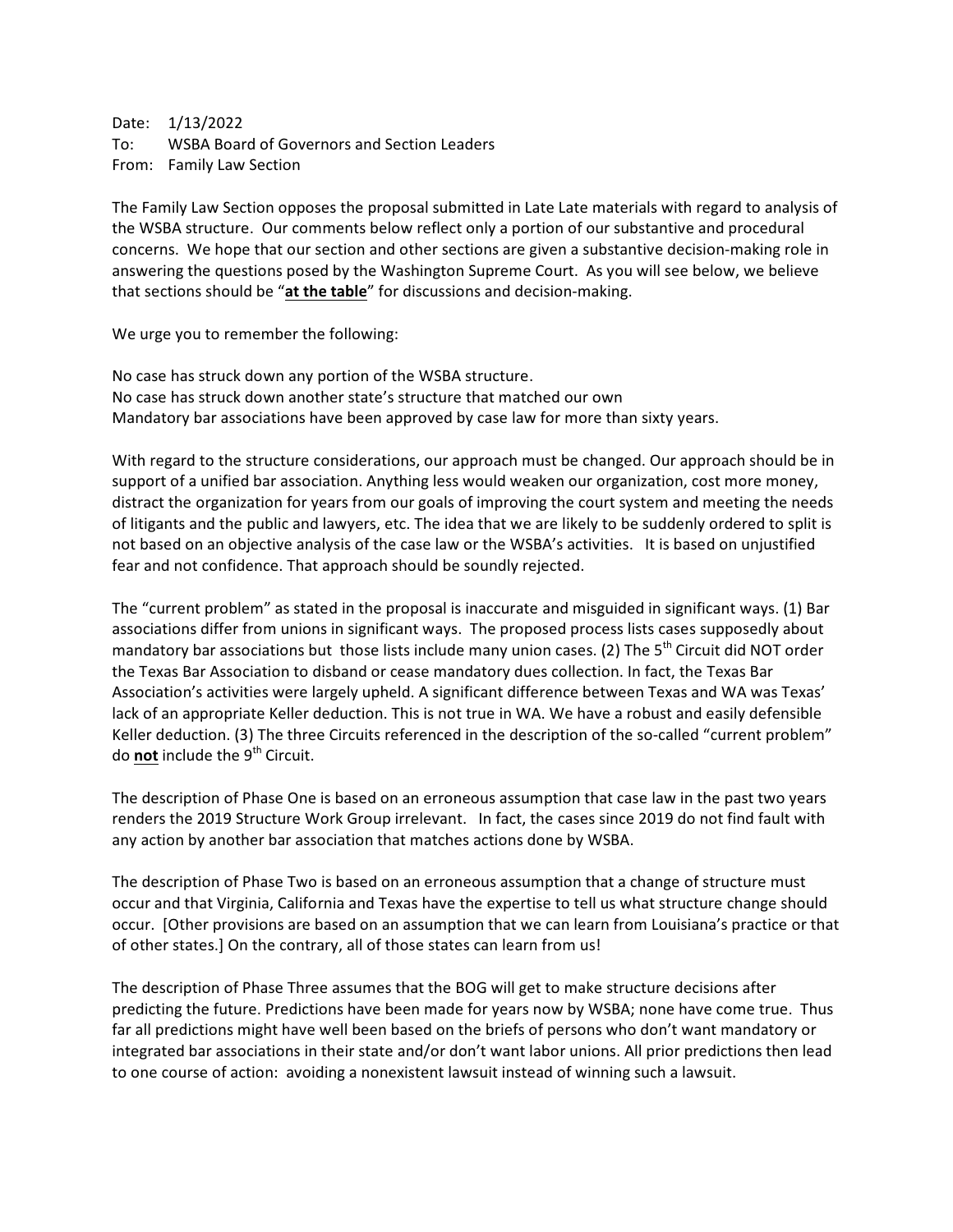Our approach now should be quite different. It should reflect objective and fact-based confidence rather than fear. We should not be bound by the knee-jerk reactions of some bar associations that do not share our overall values. The draft plan cherry-picks certain bar associations and make misguided assumptions. The revised draft submitted yesterday erroneously refers to the Idaho Bar Association and the Oregon Bar Association as "similar" bar associations. This is not so. While they are neighboring bar associations, they are not "similar." For example, the Idaho Bar Association does NO work involving their legislature. That Idaho does not think their expertise on various subjects could be a benefit to their legislature does not mean that WSBA should abandon its belief that we can provide information/analysis that is beneficial to our legislature. We do have some similarities with the Oregon Bar Association.

Frankly, the experiences of other bar associations should have little effect on our process. We should be leaders on these topics, not blind followers.

The Washington Bar Association should not be afraid of having our work examined.

We utilize a Keller deduction. We have offered members a Keller deduction for many years now. A relatively small number of members take advantage of this reduction of their license fees. A method for an aggrieved member to challenge that calculation exists and has been used. I believe every such challenge has been unsuccessful. That means that our work on this topic is objectively fair. We should be proud of it.

The Keller deduction calculation that WSBA makes each year is supported by objective facts and figures. The amount is low, not because the calculation is false, but because the vast majority of the WSBA expenses are associated with licensing and discipline.

Our thoughtful and objective approach to a Keller deduction differs from some other states who either provide no such deduction at all or use a subjective system that requires individual members to request a deduction and provides for an individual and subjective response. Again, our approach is objective and fact-based. We should be proud of it. We should not, however, now use it to reflect unwarranted fears about the validity of our substantive work.

The recent discussions on structure have sometimes focused on WSBA's legislative activities. This approach must also change. The objective facts are clear; the WSBA initiates very few legislative proposals. Our various sections collectively review hundreds of bills each normal legislative session or preceding each legislative session. By doing so, we provide valuable input to our legislature about technical and substantive issues with such bills, including obvious unintended consequences. Pointing out how a bill would hurt litigants, make court costs more expensive, make justice more difficult to achieve, etc. provides important and needed information.

There are some that argue that the WSBA cannot comment on bills due to a concern that a member may object to the position urged by a section on behalf of the WSBA. This is simply the wrong approach and is not justified. A section cannot take a position unless 75% of its Executive Committee supports the position. This ensures that a significant super-majority supports the position. The bylaws and/or policies do not require 100% support because that is an impossible and inappropriate standard. An individual member is not required to join a section at all and can certainly renounce his/her section membership if a position taken is so reprehensible to that member. He/she can also utilize the Keller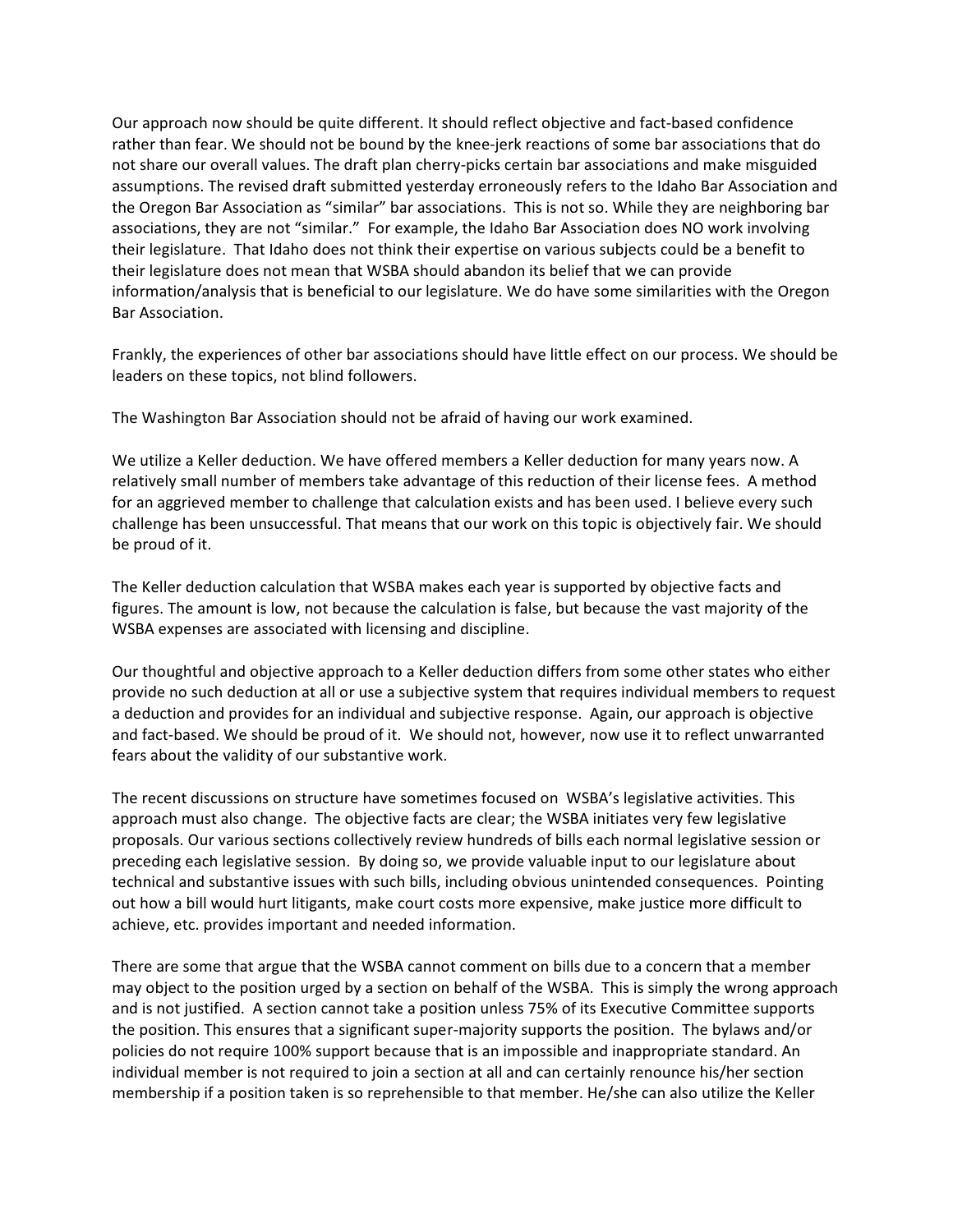deduction to further distance from a disfavored position.

The case law that is driving the present structure discussion does not prohibit legislative activity by sections of bar associations. First, and most important, the 5<sup>th</sup> Circuit case out of Texas is not binding on the WSBA. But, that case is also not damning. Texas ended up amending its Keller deduction process which was far different from Washington's. It had required a member to pay dues, request a partial refund from the Executive Director who then made the decision based on "the convenience of the Bar Association." Texas was, in effect, ordered to adopt our type of Keller deduction procedure. Contrary to the erroneous statement of one BOG member at a December meeting, Texas was not ordered to "restructure within 50 days." The  $10^{th}$  Circuit case out of Oklahoma is also not binding on the WSBA. So, these 2021 cases do not justify the level of fear that is motivating some of the BOG at this time. Again, we must prepare to defend our organization, not oversee its demise. We must defend the work of our sections, not fear any scrutiny of it. So, how can we do so?

One approach could be to look at the positions taken by our sections over the past 3-5 years. What are the topics and why are they "germane" to our goals and values? This analysis should not be conducted by legal counsel or the BOG. While there could be a role for staff, the bulk of the work must be done by sections. Topics determined to be germane should remain germane. We must explain why a particular bill needed our analysis and how that work was "germane" to the overall mission of the WSBA and, in particular, that section. Too often, sections are offered a few minutes to provide "input" and are relegated to the sidelines while the "adults" do the discussing. Sections cannot accept that role; we know our topics, we know our work, we must provide the analysis. The BOG and legal counsel can add to that discussion after that.

The line of demarcation cannot be a lack of controversy. Whether a topic is also a "social issue" does not end the analysis. Working on ending discrimination is a "social issue" but it is one that is a vital part of our work. We cannot allow anyone to label a topic as a "social issue" in order to prevent comment to the legislature on that topic.

The WSBA must change its public pronouncements on structure. We have been, in effect, creating a road map for people to sue us. Our comments about case law should not do so. We should reflect objective analysis of case law rather than take dicta and extend it to its worst possible interpretation. We should convey confidence that our organization would survive any similar challenges because of our fact-based approaches. We should distinguish ourselves from other state's bar associations that are do not follow similar approaches. Again, we should lead rather than follow. Be proud rather than afraid.

Very recently the Chief Justice has asked the WSBA to answer the following questions:

- 1. Are there changes in the law that require changes to the WSBA?
- 2. Even if changes are not required, but changes are made, what would that new structure look like
- 3. Regardless of the answers to the first two questions, are there suggested changes for improvements

The present structure issues have focused on Talking Points that do not reflect sufficient confidence in our systems. Just as BOG presentations have a slanted focus, so do these Talking Points. That slanted focus makes it even more important that others are significantly involved in the response to the Washington Supreme Court. The proposed process does not sufficiently reflect this need.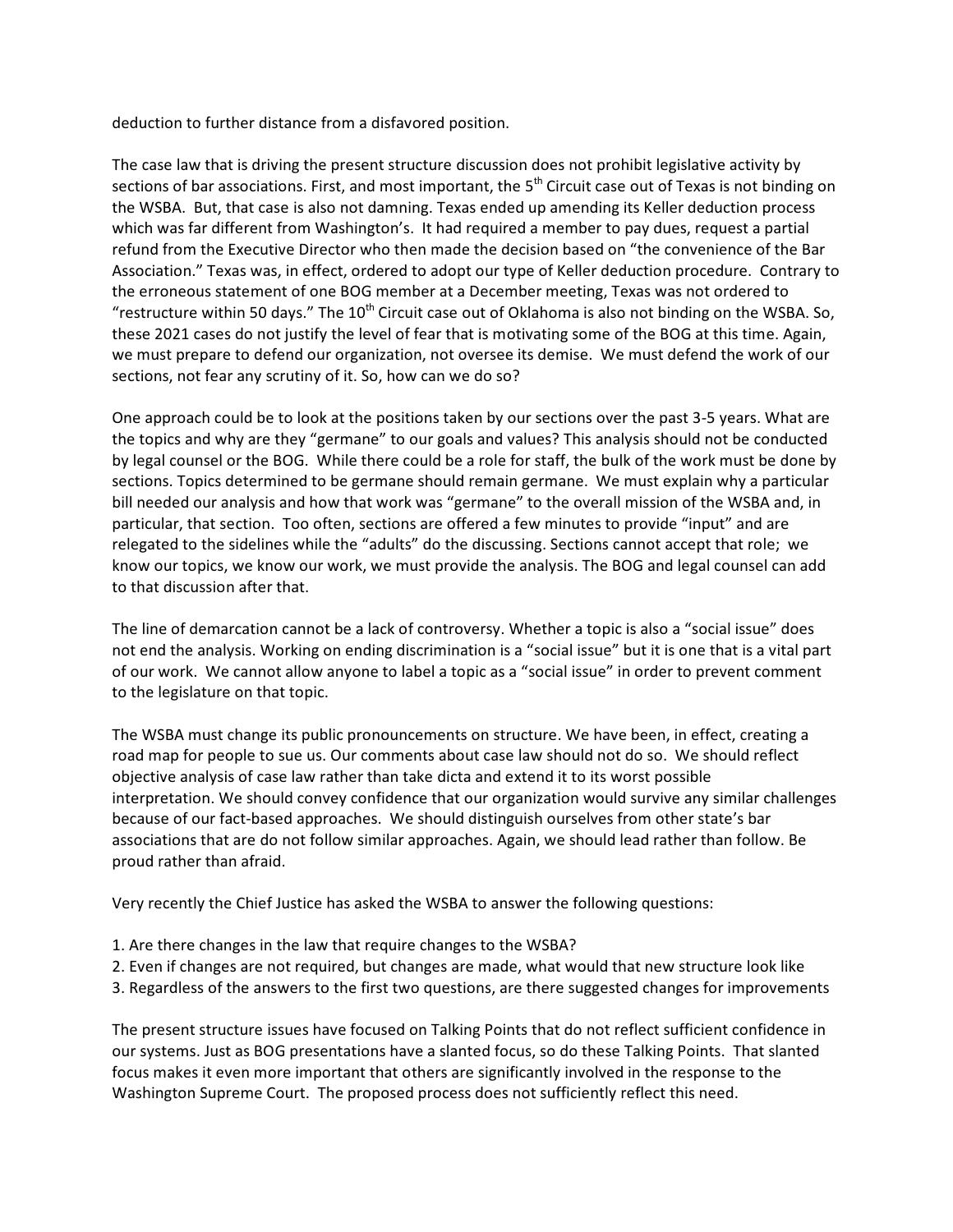The format for discussion presented in the Late Late materials anticipated that the BOG alone would decide the answers to the questions posed by the Washington Supreme Court. This is not acceptable. The occasional hour where sections are allowed to "comment" along with every other non-BOG member or entity is not the same as sections being **at the table**. Note that the process proposal provides for 75 minutes to discuss all aspects of sections including "historical tensions between sections and the WSBA." This is ironic, of course, since the tensions have arisen in the past when the BOG attempts to make decisions that affect sections without them being **at the table**. Making comments along with a staff person (even one that is as beloved as Kevin) on all aspects of sections in 75 minutes does not reflect a serious attempt to deal with the effect upon sections that structure change would cause.

The 2019 Structure Work Group chaired by Justice Fairhurst was not composed of BOG members. It had three BOG members. Tribal court concerns were not relegated to a portion of an hour of "public" comment; a representative of the Colville Tribe was on the Work Group and **at the table**. The concerns of public defenders were not relegated to a few minutes of public comment; a defense attorney was on the Work Group and **at the table**. The needs of low income people were similarly considered important enough to have a legal assistance program director on the Work Group and **at the table**. Section representatives had several seats **at the table**. Several Work Group members were from Courtappointed Boards.

It was also quite disappointing to again see that the BOG proposes to have some of its discussions in secret Executive Sessions. The BOG has already had many hours of such discussions in Executive Session. Unseen and unheard deliberations as to WSBA's future should not be allowed.

The WSBA must remain integrated and mandatory. We must focus on issues that truly matter. Doing so will demonstrate our value. Imagine what we could do if we spent 50 hours hearing about the needs of low income litigants or the over-burdened public defender process. That would be far more valuable than hearing why Louisiana and Idaho do not see value in providing comments on pending bills in their own legislatures.

The Family Law Section wants a seat **at the table** along with other knowledgeable and interested people/entities.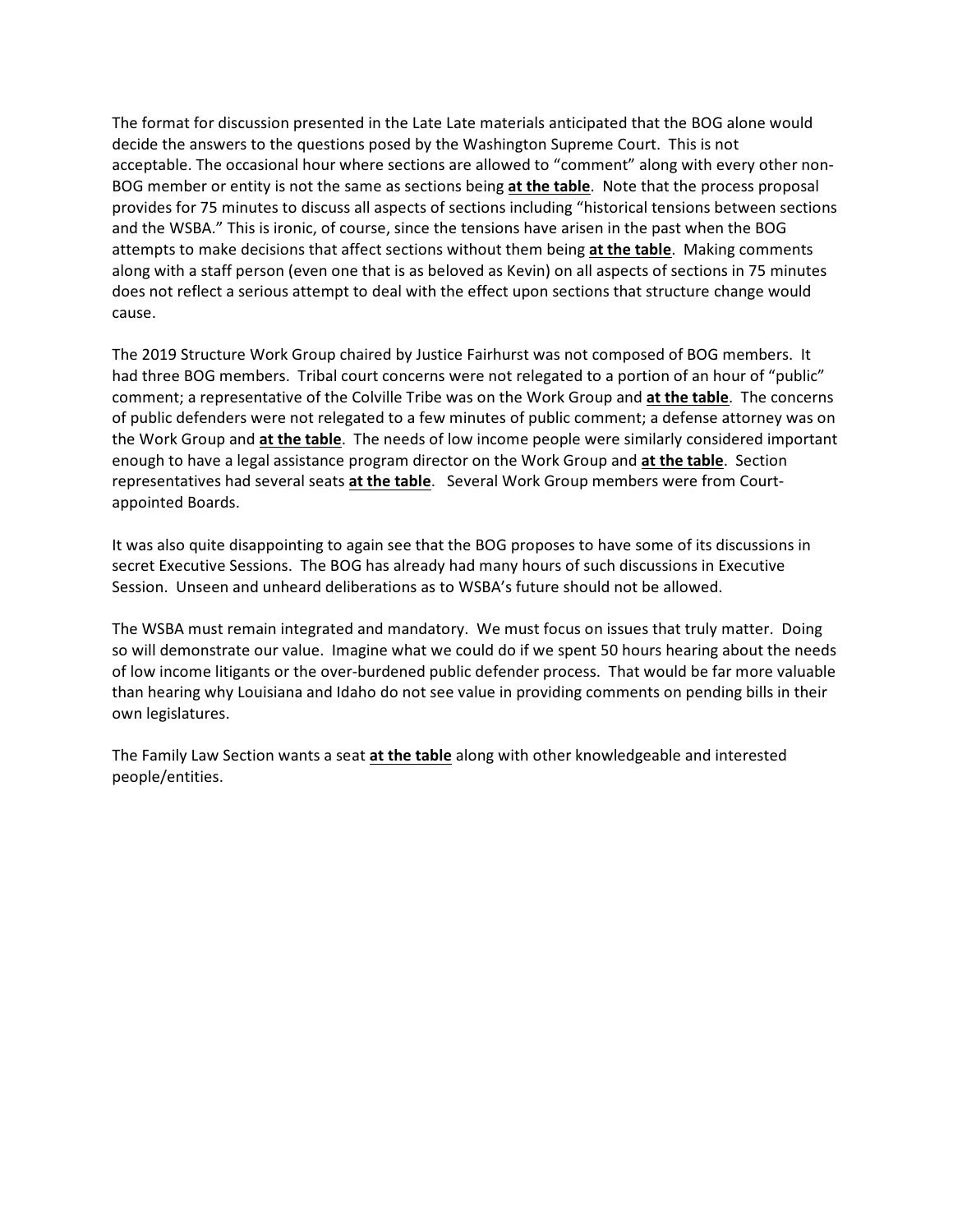From: Board Feedback **Subject:** FW: [External]FW: March 2022 Board Meeting Recap

**From:** Dominic Lindauer <dominic@lindauerip.com> **Sent:** Thursday, March 17, 2022 6:16 PM **To:** tomamcbride@gmail.com **Cc:** Board Feedback <BoardFeedback@wsba.org> **Subject:** [External]FW: March 2022 Board Meeting Recap

Dear Governor McBride and the Board,

Regarding the proposed structure of WSBA, I strongly support a transition from the current "integrated bar" structure to a structure that separates the regulatory and the professional‐association functions.

I am a member of other bars that use this approach. It works well and avoids contentious issues, such as forcing members to support particular speech/activities.

Sincerely,

Dominic Lindauer, Managing Patent Attorney dominic@lindauerip.com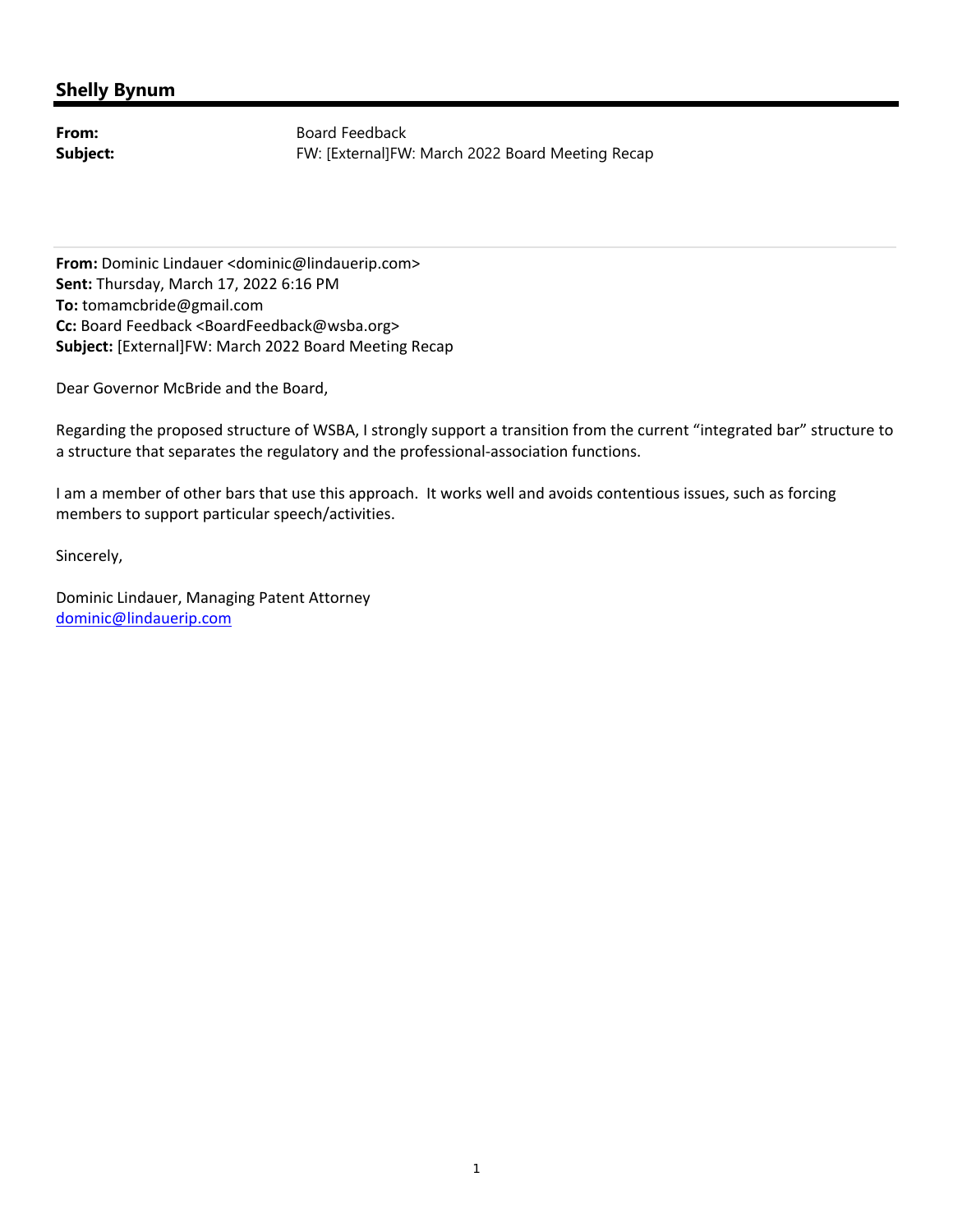**From:** Barry, Seamus Kevin CIV USN TRF KINGS BAY GA (USA) <seamus.k.barry.civ@us.navy.mil> **Sent:** Tuesday, March 29, 2022 1:31 PM Board Feedback [External]Respect the First Amendment Give us the choice of membership in the WSBA **To: Subject:**

Greetings Sir or Ma'am,

I am writing to express my opinion that the WSBA should be re‐structured to in a way that the Maryland State Bar Association is. There is the mandatory fees of the client protection fund and other fees that go to the regulation of the practice of low. It's association is voluntary. Those who agree or want the services of an Association pay a separate fee. Why can't the WSBA do the same thing. As a member about 90 percent of the issues and services the mandatory bar association provides I do not use nor do I agree with. Yet I am forced to pay almost \$400 a little under half of that goes to the regulation of law. If you truly value your members and First Amendment Freedom of Association then you will de integrate the bar and make your Association voluntarily. Thank you for taking the time to read this comment.

v/r

Seamus Barry Assistant Legal Counsel Kings Bay Trident Refit Facility 990 U.S.S. Thomas Jefferson Drive Kings Bay, GA 31547 912‐573‐4468 (work) 912‐674‐8188 (cell) Seamus.k.barry.civ@us.navy.mil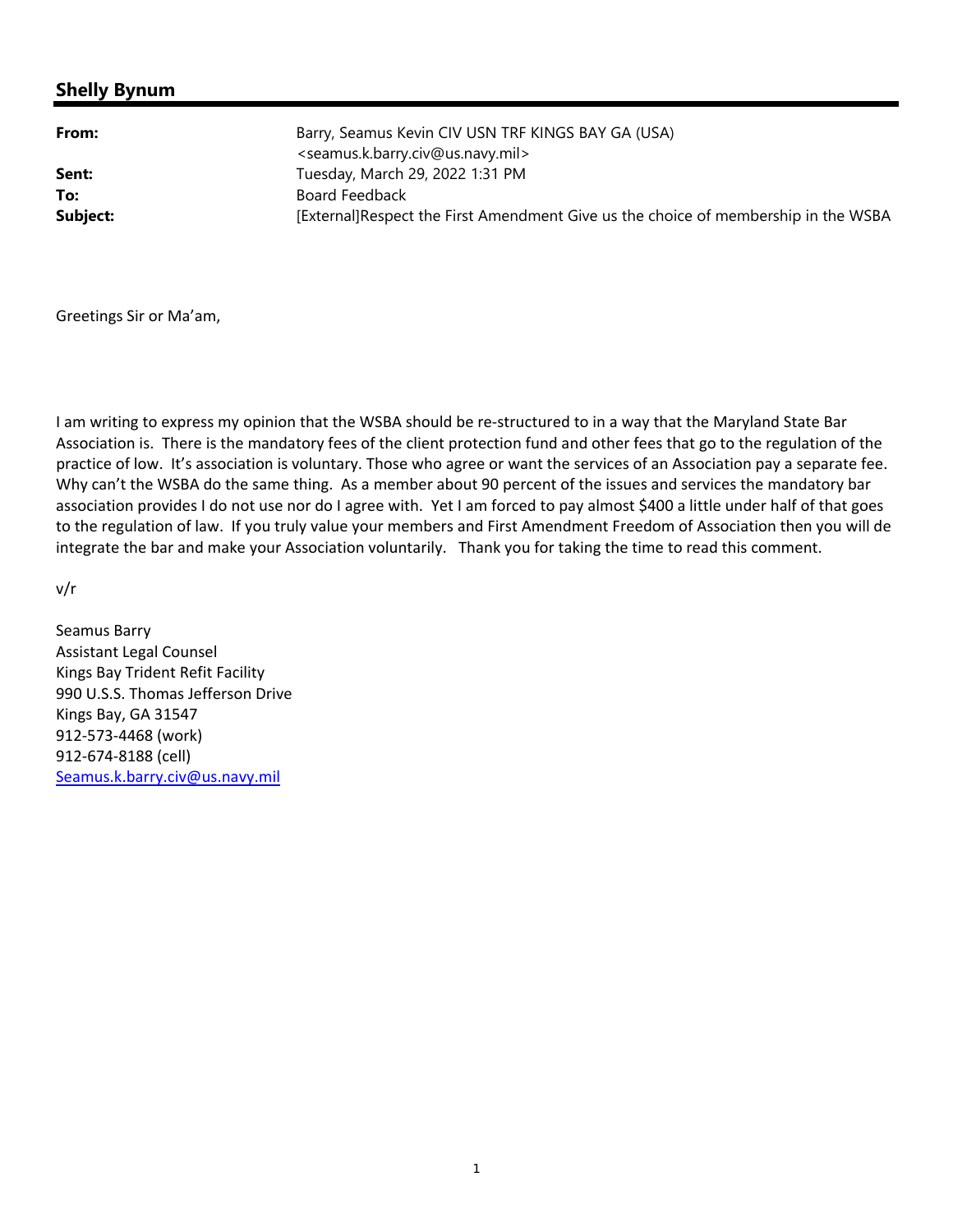**To: Subject:**

From: Bennett, Vincent <Vincent.Bennett@ssa.gov> **Sent:** Thursday, April 7, 2022 2:12 PM Board Feedback [External]WSBA change input.

I recommend being proactive; eliminate the integrated Bar. Vincent Bennett WSBA 19282.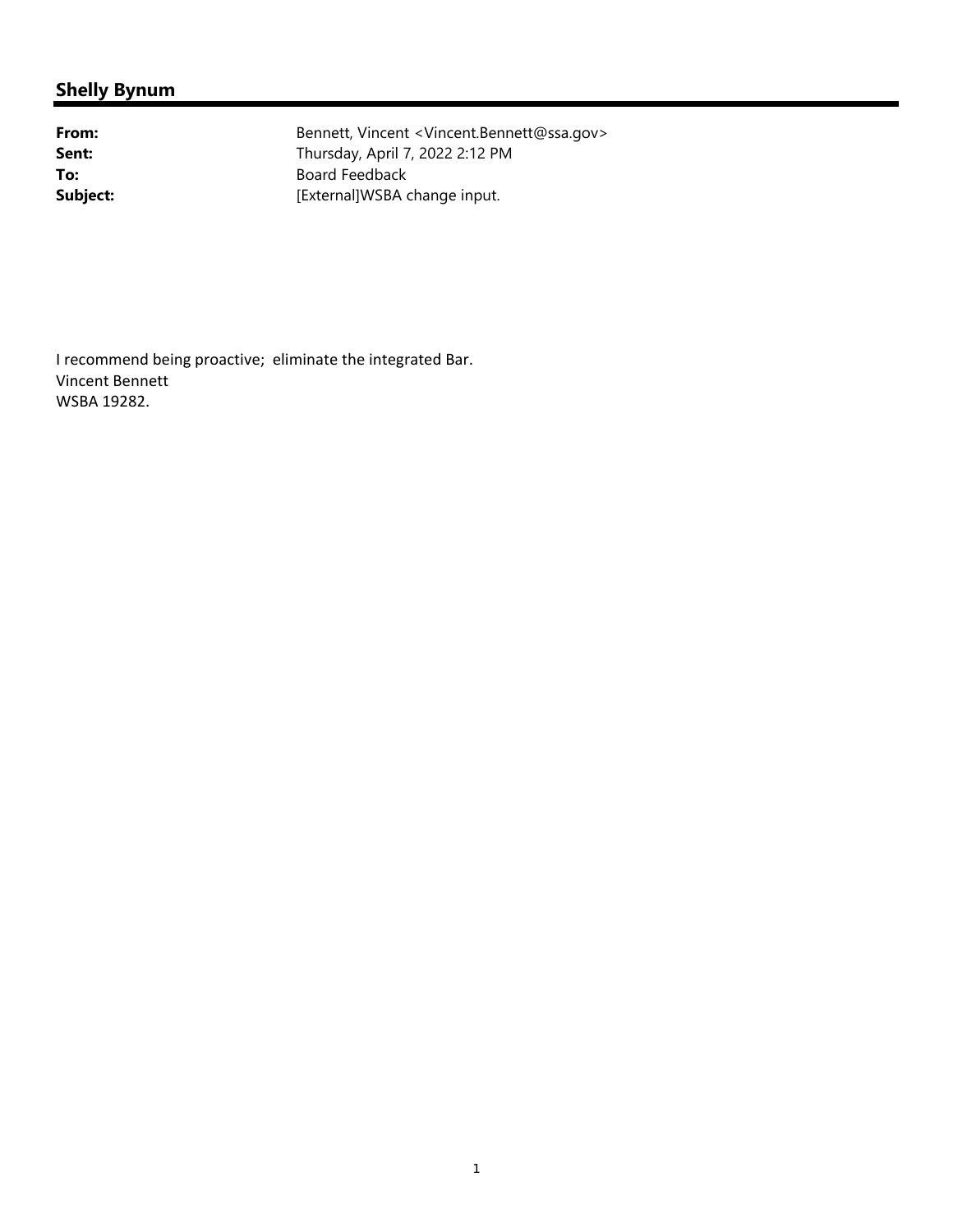

**Shaina R. Johnson** [sjohnson@bpmlaw.com](mailto:sjohnson@bpmlaw.com)

April 19, 2022

**VIA E-MAIL**

Washington State Bar Association Board of Governors 1325 Fourth Avenue, Ste. 600 Seattle, WA 98101-2539

#### **Re: Business Law Section Comments for ETHOS Work Group**

Dear Board of Governors:

I write as the Chair of the Executive Committee of the Business Law Section. Unfortunately, we are not able to attend the April 23, 2022 ETHOS meeting, but we wanted to provide our input for your consideration.

The Business Section has not reached a conclusion about any particular structure the WSBA should pursue. The structure of the WSBA itself is a complicated question both in terms of the federal court decisions and in terms of the finances and governance of the WSBA regardless of the constitutional challenges. We have concluded, however, that the structure of the WSBA probably will not have much of an impact on the Business Section itself **provided** the new structure does not interfere with certain core functions of the Business Section. The core functions that need to be preserved are the following:

1. Proposing / Opposing Substantive Legislation. Some of the federal court decisions suggest an integrated bar association may not use mandatory bar dues to participate in the legislative process, except with respect to legislation concerning the courts or lawyers as such. The Business Section and its subcommittees, however, have long been very active in studying, proposing and in some cases opposing substantive legislation within their practice areas. Recent examples include seemingly annual changes to the Business Corporations Act, the complete rewrite of the Nonprofit Corporation Act, and the revisions to the Limited Liability

**1878541/041922 1554/9998-0268 One Convention Place**

Suite 1400 • 701 Pike Street Seattle WA = 98101-3927 [www.bpmlaw.com](http://www.bpmlaw.com) ƒ **206.292.9988** ƒ *fax 206.343.7053*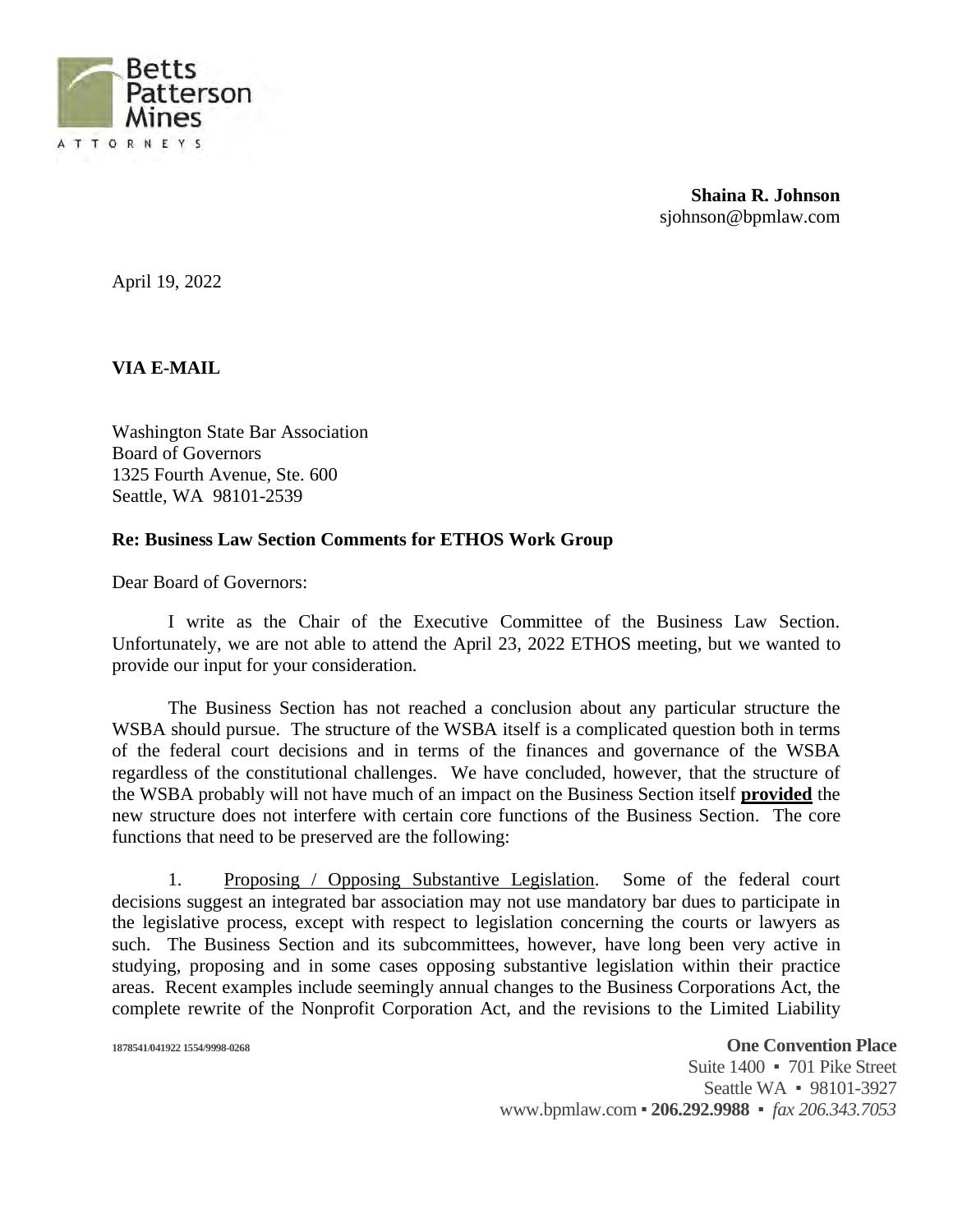Washington State Bar Association Board of Governors April 19, 2022 Page 2

Company Act. The Business Section has often been called on to study and recommend uniform laws promulgated by the National Conference of Commissioners on Uniform State Laws, such as the Uniform Commercial Code and the Uniform Electronic Transactions Act. The review and promulgation of substantive legislation is a vital function of the Business Section that provides valuable benefits to practicing lawyers, the legislature, and the public at large. It seems unlikely anyone other than Business Section lawyers can effectively perform these valuable services. **Whatever the final structure of the WSBA, the Business Section and other WSBA Sections must retain the authority to study, propose, and oppose substantive legislation.**

2. Sharing Expenses. Although the Business Section theoretically might be able to function separately from the WSBA, it currently benefits from sharing administrative costs and expenses with the other Sections. For example, the Business Section benefits from the availability of WSBA lobbyists in promoting Business Section proposals for substantive legislation. Other Sections that participate in the legislative process also benefit from these services. Sections should not need to bear these and other administrative costs and expenses on their own. The sharing common administrative costs and expenses among the Sections is an effective and efficient function of the WSBA. **Whatever the final structure of the WSBA, the Business Section and other WSBA Sections should have the ability to share common administrative costs and expenses.**

3. CLEs, Publications and Events. The Business Section and its subcommittees have always sponsored continuing legal education programs ("CLEs"), publications and other events (e.g., recruiting activities and outreach to law students and practitioners). These activities provide necessary educational opportunities and resources for lawyers in Washington and serve as valuable social engagements and networking activities. As a practical matter, it is the members of the Business Section and other Sections who research, organize and present new or updated material to keep lawyers well-informed and up to date with new trends in the law. These programs, publications and events also provide the Business Section and other Sections the opportunity to raise revenue the Sections can use in other activities and programs. Opinions in the recent federal constitutional cases indicate an integrated bar association may generally use mandatory dues to support these functions. **Nonetheless, whatever the final structure of the WSBA, the Business Section and other WSBA Sections must retain the authority to conduct CLEs, develop and distribute publications, sponsor events, and retain the proceeds from such activities.**

In our opinion, it is critical for the Business Section to conduct these core activities regardless of how the WSBA itself is structured. It seems likely that the various structural alternatives being discussed by the ETHOS group can accommodate the Business Section